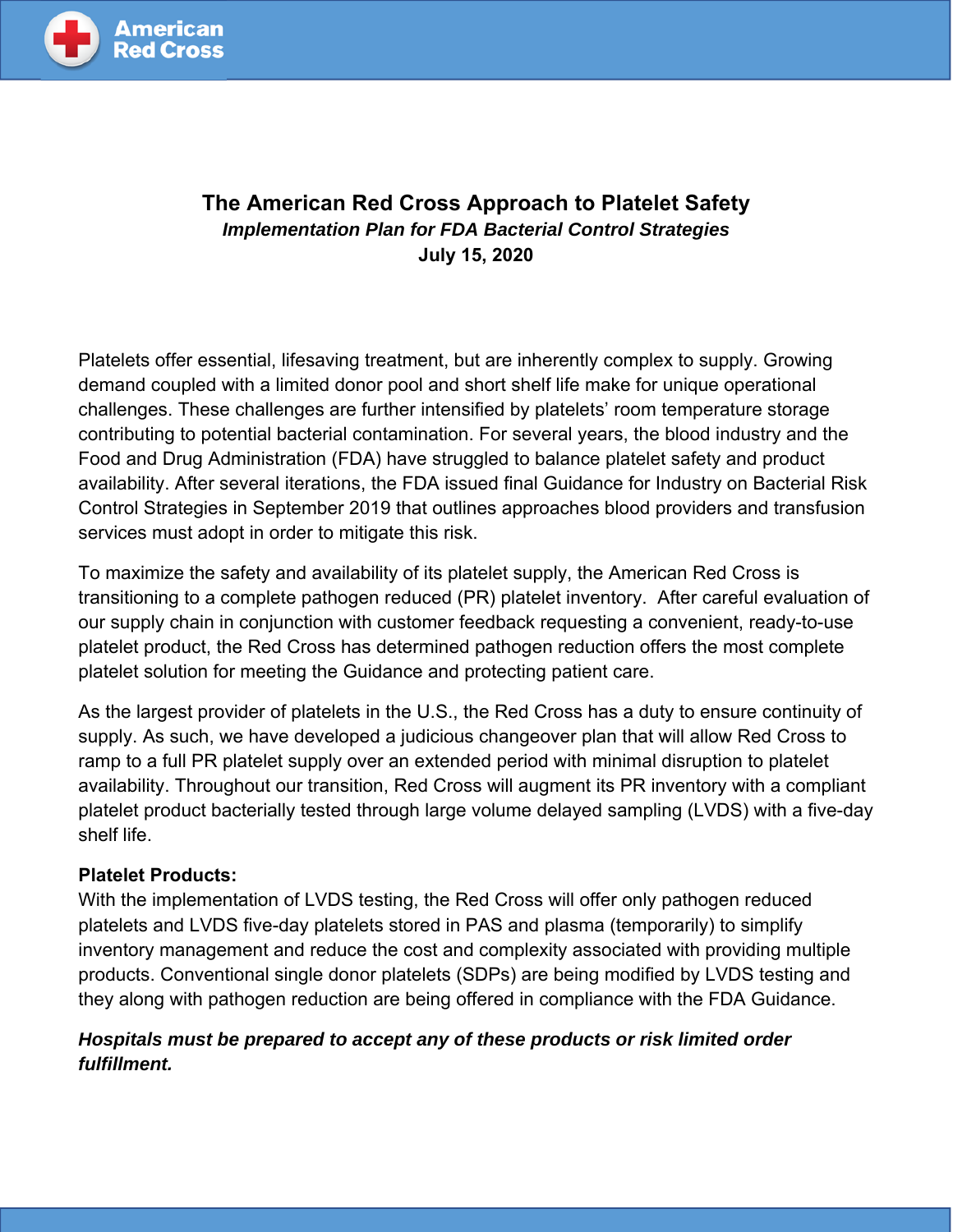

## **Timeline:**

On February 1, 2021, the Red Cross will implement LVDS testing on all platelet products not pathogen reduced. This approach will guarantee customers a fully compliant platelet, without any required intervention by hospitals, well in advance of the FDA's March 31<sup>st</sup> deadline.

At the time of implementation, Red Cross platelet inventories will be approximately 40% pathogen reduced, 60% LVDS. We will be systematically increasing our pathogen reduced supplies over the course of the subsequent two years until we reach a 100% pathogen reduced supply in 2023. The transition timeline is purposeful in its duration to allow hospitals adequate time to prepare for these changes and to minimize any impact to supply.

## **Service Agreement Modifications and Fees:**

LVDS testing presents additional expenses associated with the equipment, supplies and staffing required to perform both aerobic and anaerobic culturing. Lost products due to a higher rate of false positives, impacted products per donation split rates, diminished shelf life and the recruitment/collections expense to replace these lost volumes are also factored into the cost of implementing LVDS testing. Therefore, LVDS platelets will be assessed an additional \$83.00 per unit fee.

This communication serves as notification, effective February 1, 2021, the Fee and Services schedule and Return, Transfer and Credit Policy in the Blood Services Agreement is modified, and your platelet fees will be increased by the following:

## **Fees and Services Schedule Modification**

LVDS platelet fee = Contracted SDP fee +\$83.00 Pathogen Reduction platelet fee = Contracted SDP fee + \$150.00

## **Return, Transfer and Credit Policy Modification**

Returns and stock rotations of PR and LVDS platelets will cease. Product stewardship necessitates that platelet inventories be managed stringently to avoid wastage.

Please retain a copy of this notification for your contract files.

#### **Order Fulfillment:**

Red Cross will be managing LVDS and PR platelet inventories collectively to maximize supply. As determined by availability, Red Cross will attempt to fill orders based on hospital requests. However, if we are unable to complete an order in full, the balance will be substituted with either PR platelets or LVDS platelets. The available substitutes will be assessed the applicable fees.

To ensure platelet orders are processed swiftly, please prepare your hospital now to receive both LVDS and PR platelets.